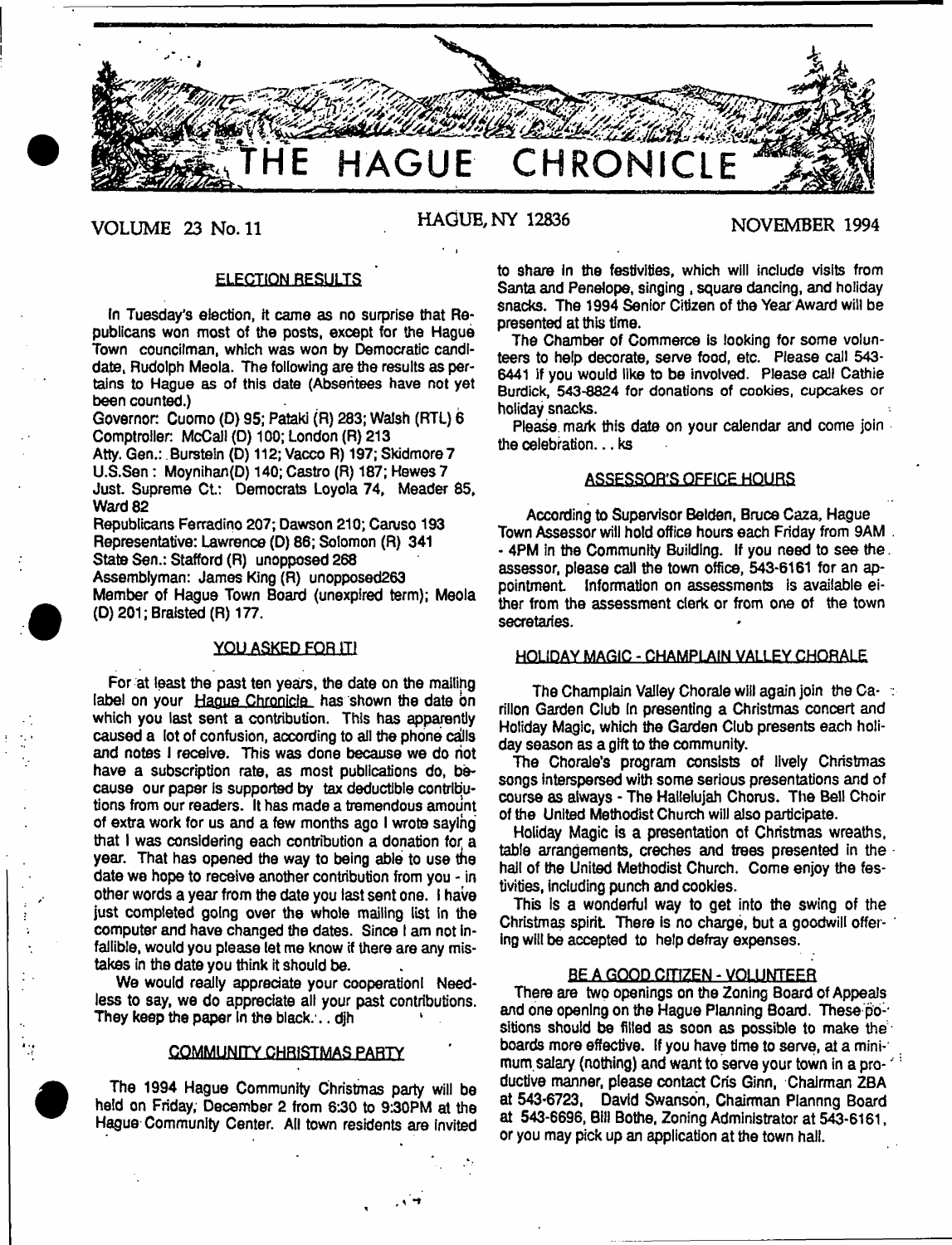$\ddot{\phi}$ 

#### KIWANIS HOLDS FUND RAISING DINNER

The Klwanis Club of the Ticonderoga area is having a fund raising buffet dinner at Eddie's Restaurant from 4:00PM to 7:30PM on Wednesday, Nov 16. Tickets (which can be purchased at the door) are \$6 for adults, \$3 for children ages 6 to 12 and free for children under age 6. Come out and support the Kiwanis and the worthy projects they do In our area - including Hague.

### WOMEN HELPING WOMEN

The Silent Epidemic!" Rebecca Rounds, Divislion Director of the American Heart Association, will speak on "Fighting Heart Disease and Stroke." Come to the Hague Community Center on Monday, Dec 12 at 7PM to hear this timely program. Penny Champagne, the Glens Falis Hospital Rehabilitation Coordinator, will join Rebecca speaking on "Women and Heart Disease, the Silent Epidemic".

We particularly appeal to the women of Ticonderoga, Putnam and surrounding area to join us. It's worth the drivel There are no fees to attend these lectures.

Women Helping Women is a group of women who meet informally the second Monday of each month with guest speakers covering topics concerned with women's well being - physical, emotional, social and intellectual.

#### HAGUE MEMORY TREE PROGRAM

Anyone who would like to rmember someone special during this holiday season can send \$1.00 per remembrance to light a bulb on the 1994 Hague Memory Tree to the Hague Community Center, c/o Imogens Frasier, Hague, NY 12836, checks payable to HAGUE CHAMBER OF COMMERCE. Names will be listed on a felt tree, which will be prominently displayed at the Hague Community Center throughout the holiday season, beginning soon after Thanksgiving. The bulb tree will be officially lit during the Hague Community Christmas Party on Dec 2. A list of all honorees will be published in THE HAGUE CHRONI-CLE and THE TIMES OF Tl in Dec and Jan. All proceeds will be presented from the Chamber to the Hague Emergency Squad.

NORTH COUNTRY DANCE - SQUARE. LINE. SOLO. REEL, will be held on December 3 (Saturday) at 7:30PM. Instructors: Stan and Cathie Burdick. This dance Is made possible by funds from the NYS Council on the Arts and Warren County. For information call 543-8824.

The past two monthly mid-week dances were less than successful so the Burdicks have come up with what they hope will be a BETTER WAY,

Occasional Sat. dances will be held during the winter months on Saturday nights, one In winter, spring and early summer. The Burdicks will be back to regular weekly Wednesdays for families next summer.

Please come and have a good time with us on SATUR-DAY, DECEMBER 3 at 7:30PM at the Hague Community Center. Bring a friend, meet a friend, make a friend

through easy-level FUN square dancing. Mild weather has been ordered for Dec. 3. The Burdicks would appreciate: your letting them know if you plan to come (so they wilt.) have some Idea of whether enough people are interested.) Call 543-8824.

#### SENIOR CITIZEN OF THE YEAR

The Hague Chamber of Commerce is once again proud to be the sponsor of the Hague Senior Citizen of the Year Award Program. This honor is bestowed annually upon a deserving Hague senior citizen who has made significant contributions to the community during their lifetime. Presentation will be made during the Community Christmas Party on Dec 2 at the Community Center.

Hague residents please send in your choice of a nominee for the award, along with a brief list of reasons for youmomination to HAGUE CHAMBER OF COMMERCE, Hague, NY 12836. The deadline for receiving nominations will be Nov 21. For more info, please call 543-6528. ks <sup>-1</sup>

#### HOLIDAY BAZAAR

The Church of the Cross in Ticonderoga is holding  $a^i$ Holiday Bazaar on November 19 from 9AM - 3PM. There will be tables with collectibles, crafts, food, plants, white elephants, and MORE. The drawing for the Thanksgiving basket raffle and afghan will be held that day also.

#### HAGUE HISTORICAL SOCIETY

The Hague Historical Society will hold its November meeting on Thursday the 17th at the Hague Community Center. The sodal time will start at 7PM to be followed by the program. Our speaker will be local historian, Ludwig Kasai, who will talk on little known facts in Lake George history, including the boats, landings and islands. Those who have heard him before will be eager to pick his memory again.

The Christmas meeting will once more be the Show and Tell, a time when members can try to test each other's knowledge with items that are 50 years or older. This will be on Thursday, December 15 at the Community Center, around the tree.

A large gathering at the October meeting heard Mrs. Thpta Curri, president of the Bolton Historical Society telj the story of the Alma Farm in Wardsborough, owner Mr. Meyer. The size and the length of its operation surprised most listeners. It was not until Mrs. Meyer sold to the state for the Rt. 9N construction that the farm ceased functioning. The rest stop and spring just south of the beaver flats at the Wardsborough Road was the sight of the large farm building that housed the family and as many as 30 workers.

The public is invited to all Historical Society meetings. Come, join us... rmc



HAPPY **THANKSGIVING**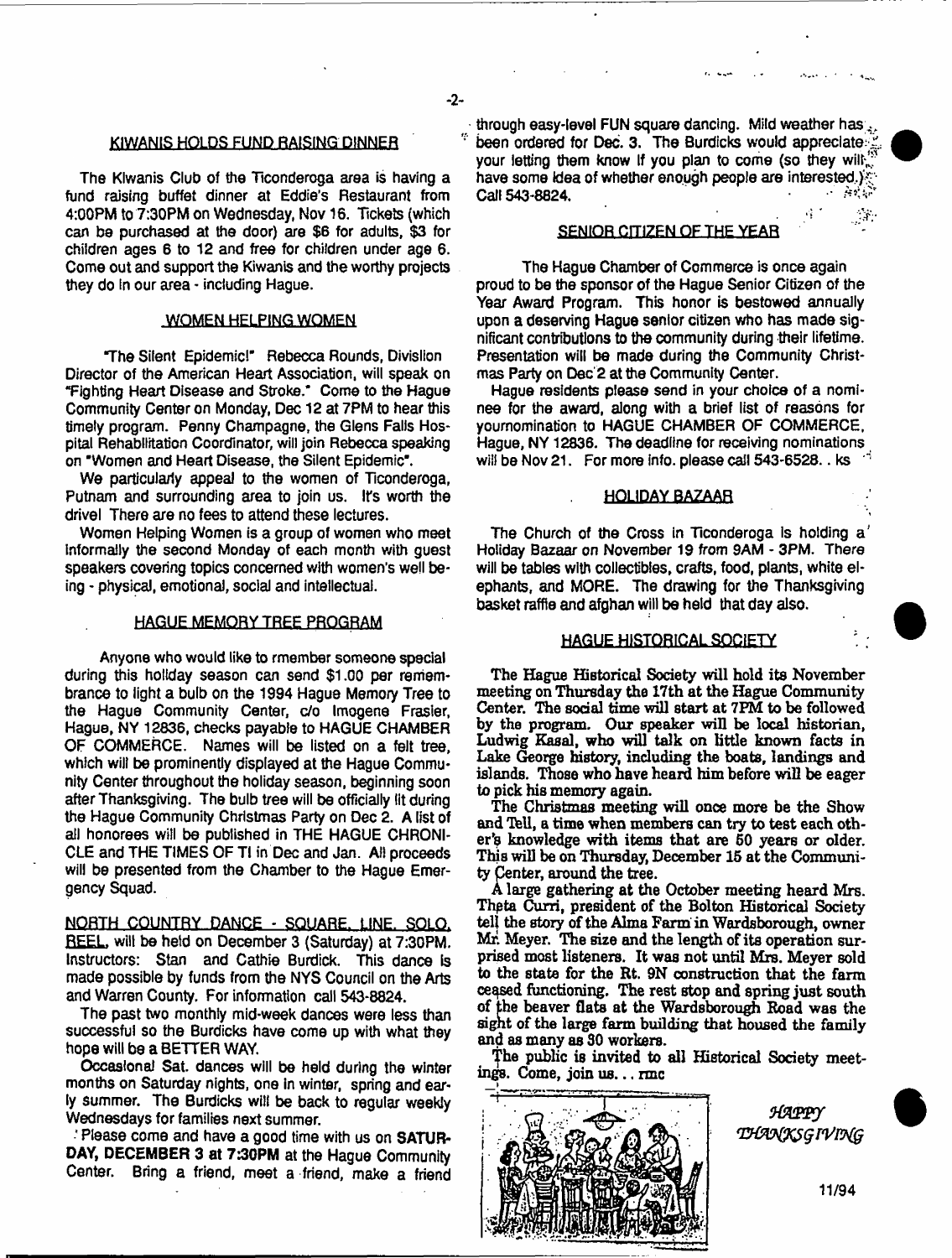At the meeting of the Zoning Board of Appeals on Oct 27,1994 the following applications were discussed:

(1) Maiaro (20-1-35), Marine Boat Storage on Decker Hill Rd. This was tabled to give time for additional information. (2) Lazarus (66-01-13) Shoreline setback area variance.

Decision to rescind approved variance and submit to proper review process through Hague and Warren County Planning Board.

(3) Kwantler (47-1-5.1) Minor sub-division. Special circumstances involving a cemetery plot (50' x 30') was approved by the full board.

(4) Weldon (62-1-4) Site Plan review for deck and stairs.

(5) Vanderveer (29-01-3.2) 9N. Appeal from administrative decision. Definitions and interpretations are involved here. Questions of grandfathering, parking area, driveway, all faced the board which ultimately decided, since there was highway dept, right of way involved, State DOT should be brought in since the area under consideration is in their jurisdiction.

Hague town has applied to remove sand and gravel for town use on a portion of Dykstra property (Cold Water Canyon) (4-1-17). A site plan review is scheduled.

Cape Cod Village buildings' permits came under discussion and a determination was made that there would be a 2-year time limit on these permits to update monitoring, .gl

#### PLANNING BOARD

The Nov. 3, 1994 meeting of the Hague Planning Board proceeded with:

(1) Christmas Associates (41-1-37) near Jabe Pond, Split Rock Road. This proposal was placed on hold since new negotiations are under way with the Nature Conservancy, but application will remain with the board. Public hearing will be held at the Dec. meeting.

.(2) Steurer-Dix (41-1-31.1) 3-lot sub-division Split Rock Rd. A site visit is scheduled for Nov. 10.

(3) A second site review will be scheduled for Nov 10 to review Priore (21-1-13) 2-lot subdivision on Rt. 8 and Decker Hill Rd. (Green Acres Campsite). The campsite area would be sold with a deeded right of way on the road behind the residence.

Site plan review also for the property of Dykstra (4-1- 17). An application by the town of Hague to remove sand and gravel was approved, stipulating there be a buffer zone to prevent runoff into nearby brook...gl

#### BUDGET HEARING - November 1.1994

Supervisor Belden reviewed every item on the budget at the Public Hearing on Nov. 1. A few adjustments were made. Copies of the budget may be obtained at the Community Center.

Five bids were made for lumber-cutting on town property.. They ranged from \$23,148.00 to \$34,214.00. A motion was made and passed to contact the forest ranger for his input before any decision was made.

## TOWN BOARD MEETING - NQV 10.1994

When the 1995 budget was presented for approval at the November town board meeting, Councilwoman Linda Coffin challenged an increase of 42% in the salary of our town attorney, John McDonald. She suggested his 1994 salary (\$7,100 remain the same and the difference between that and the new (\$10,000) salary should be kept In the budget separately for any additional payments we might have to make to the attorney if and when unforeseen events occur (such as small claims suits against the town, etc.) and we need his services to help solve the problem. It was also questioned by Mr. Meola as to why the town highway supervisor was the only town employee who was not given a COLA raise.

However, the budget was passed by the board with Councilwoman Coffin's the only NO vote.

Rudy Wirth, Moses-Ludington Hospital administrator, reviewed improvements in the financial conditions there. The good news is that despite the lack of help from the towns using the hospital, it has been running in the black for the last three months. There are 7 new physicians and one more to come. The following statistics are worth noting:

- 1. fn-patient admissions, up 15%
- 2. Lab procedures, up 25%
- 3. physical therapy patients, up 64%
- 4. Operating room procedures, up 49%
- 5. Emergency room procedures, up 5%.
- 6. Out-patient visits, up 212%

7. Maternity had the greatest increase, 321%, adding 45 new members to our society.

8. X-ray procedures, up 9%

9. Respiratory therapy procedures, up 21% .

There will still be free clinics when possible, or at a minimal cost. It was also mentioned the hospital is not staffed for full occupancy but has a list of people who can be called should the need arise.

If was interesting to note that with the proper effort, onehalf million dollars has been collected, out of 2 million dollars past due accounts.

A representative from Warren County and one from Clough Harbour presented the plan for proceeding with the Hague Sewer Project Hague has been quick to respond to ail necessary requirements (97% complete) and with the help of EPA hopes to speed things up. The possibility of getting things started by next spring seems a good one. Of the three phases necessary for this project, Phase 1 includes everything needed to be done in the town of Hague.

The resolution needed to get the project started will be reviewed at the Dec. meeting of the town board.

Letters from Gerald Solomon expressed his regrets that Hague did not receive a Small Cities Grant this year. He has submitted an application for next year.

In other business:

After having served on the Planning Board since its inception, Norman Strum is resigning. He will be missed.

DEC has approved our reclamation plan for the landfill. (Cont. on page 4 (TOWN BOARD) 11/94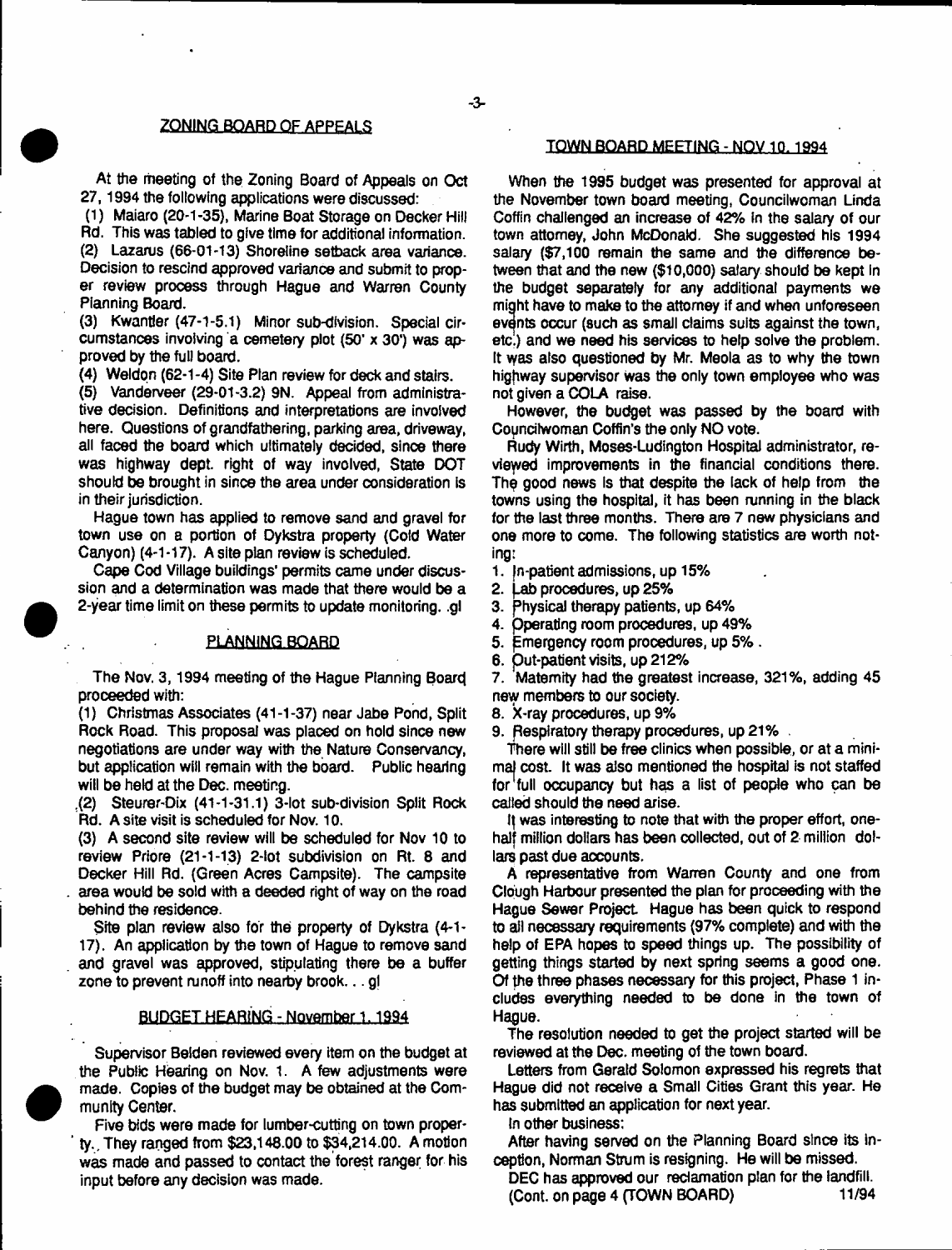## TOWN BOARD (Cont. from page 3)

We have received funding from the local Government Improvement fund and will be getting new equipment for our records room. All records will be put onto microfilm to be used as back-ups.

Dr. Fernando who has been holding office hours at the old town hall In Hague has notified the town that she no longer will be having office hours in Hague during the winter. She had a contract with the town until December 31 and if she decides to come back in the spring a new contract will have to be signed.

Mike Manning the custodian of the Community Center, is now a permanent employee, having served his internship.

Bill Bothe, Zoning Administrator, presented his monthly report, which follows this report.

The annual Community Christmas party will be held on Friday, Dec. 2 at 7PM In the Community Building.

It looks as though the National BASS Tournament Championships will be held in Hague in 1995.

Lu McGow mentioned a shortage of RMT staff (rescue squad) and is looking for a few young men and women willing to accept the challenge.

Additional cable hook-up should continue in about two weeks.

A contract has been proposed for Tom James to maintain the Town's computers.

A contract is expected to be ready in Dec. for the purchase of the Camay gravel and sand pit (Rt. 9N).

In new business:

Two resolutions were presented and approved:

1. Providing access of public lands to the disabled by allowing motorized vehicles such as wheel chairs, into areas that are now only available to Walkers.

2. Requests a repeal of the new raffle law.

5 bids were received for the timber-cutting in town and the board accepted G.T. Enterprises' bid of \$34,214.00...gl

## ZONING ADMINISTRATOR'S REPORT FOR OCT. '94

| Wastewater Inspections ------- 2 single family |
|------------------------------------------------|
| * 1 new home construction site                 |
| 1 replacement                                  |
| Preliminary Reviews -------------4 HELD        |
| 1 new home                                     |
| * 2 commercial                                 |
| 1 alteration                                   |
| SUB-DIVISION REVIEW ------- 1 HELD             |
| commercial                                     |
| <b>MEETINGS -</b>                              |
| *.10/6/94 Plan. Bd.                            |
| Chair - Dave Swanson                           |
| 10/26/94 Plan. Bd. Workshop                    |
| Chair, Dave Swanson                            |
| * 10/27/94 Zoning Bd.                          |
| Chair - Cris Ginn                              |
| MILES TRAVELLED ------- 55 in Town             |

#### TIS (ALMOST) THE SEASON

The Dykstras' Coldwater Tree Farm will open Friday, Nov. 25. Come with your family, choose your own Christmas tree. Wreaths, centerpieces, etc are also available. Open each Fri. and Sat. from 10 AM-4PM and Sundays noon - 4PM.

## CUB SCOUT PACK 21 NEWS

As part of the Mohican Council, Boy Scouts of America. Pack 21 is participating in an area-wide fundraiser. We will be offering for sale DINE-A-MATE, a discount coupon book. There are many restaurants, activities, services and products in and around Glens Falls represented in this book. If you are Interested in purchasing DINE-A-MATE or for more Information, please contact a local Scout or call 543-6590. BSA appreciates you)

Webelos Den #4 went "climbing to new heights" at Rocksport, a rock climbing gym, and had an awesome time. Peter, John and Luke scaled the 25ft. walls of various inclines, white Noel and Karen belayed. (The women did accomplish a few ascents.) The Cubs learned the importance of safety, communication and trust in this challenging sport.

Our new Cubs are wound up and raring to go. John Frasier and Dave Snow are leading Jason Frasier, Josh Frasier, Jacob Lawrence, Drew Trombley and Glen Haran towards Bobcat. They carved some neat jack-o-lanterns and celebrated Halloween with a fun get-together.

Ken Deragon's Cubs, Cody Perkins, Erich Palait, Seth Towne, Richie Zacharenko and Josh Patchett have done a little "woods work\* and are hoping to achieve the Bobcat rank soon.

Thanks for the bottles and cans!.. .kc

#### TINY TIM NEEDS YOUR HELP

The Tiny Tim program is being directed more this year to chi|dren between the ages of 2 and 17. Other groups are helping with adults.

A coin drop is scheduled for the benefit of Tiny Tim on Nov. 26 in Ticonderoga. They would appreciate any help they can get for that fund raiser. A craft raffle will be held, with approximately 30 items. The drawing will be held on Nov. 30th. They will be on display beginning Nov. 14 in the window at Albany Savings Bank. Drawing will be on Nov. 30. First prize is a weekend for two at a Super 8 Motel in NH, ME or NY. Money from these fund raisers will be used to purchase new clothing for the children. If you can help with wrapping presents, that too would be appreciated. Save your colored comic papers. They make wonderful gift wrapping. Any NEW apparel for the age group designated or toys would be gratefully accepted. You may leave items at the Super 8 Motel - behind McDonald's or at Pets Pius on Montcalm St.

Of course your contributions of money are very much appreciated. Checks may be made to Tiny Tim and sent to Linda Whltford, Shore Airport Rd, Ticonderoga, NY 12883. Remember - CHRISTMAS IS GIVING!  $\mathbf{r} = \mathbf{r}$ 

11/94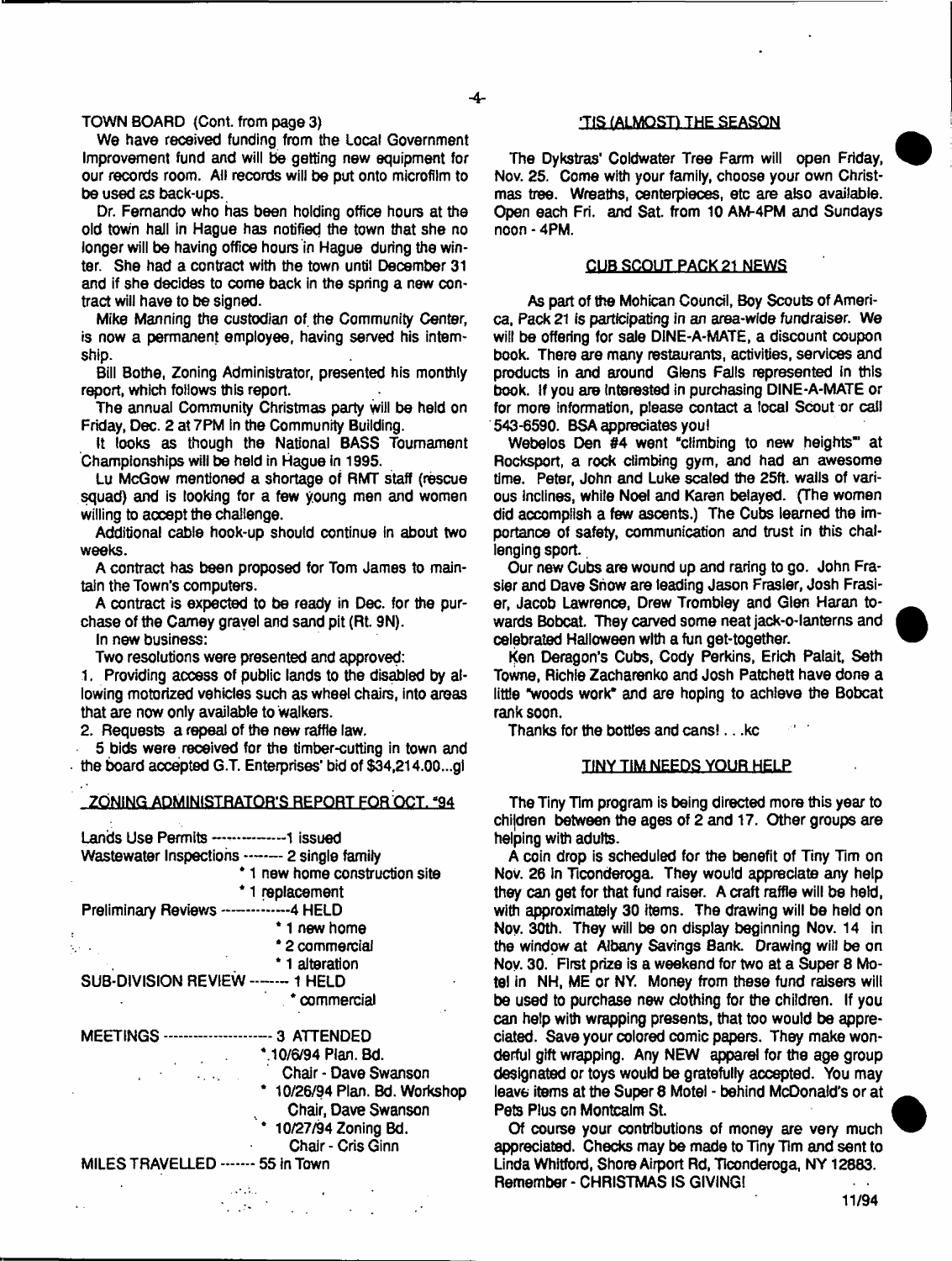## $-5-$

## NEW RAFFLE LAW TO BE EFFECTIVE JAN. 22.1995

Non-profit organizations which count heavily on funds raised by raffle ticket sales will be faced with a real dilemma in January.-.The state legislature has already passed a law which makes it mandatory for any organization to obtain a license which would cost \$25 to allow said organization to sell raffle tickets In a municipality. In addition to the licensing fee, the law requires raffle ticket organizers maintain close scrutiny of the ticket sales because 5 percent of the sales will be paid to the municipality that issued the ticket license.

This would be a double whammy for Hague groups, since they sell in both Hague and Ticonderoga, and would be expected to be licensed in both places.

There has been a concerted effort on the part of various organizations to write to our representatives in the state legislature to strongly object to this law. The Impact on local organizations will be a major one.

You are asked to write to The Honorable James P. King, Room 722, Legislative Office 8ldg., Albany, NY 12247 or call him at 455-5565 - or to The Honorable Ronald B. Stafford, Room 502, The Capitol, Albany, NY 12247, TeL 455- 2811 if you would like to express your displeasure with this new law.

#### **SENIOR NEWS**

The date of our regular Senior Club meeting has been changed to Nov. 17 so that the group can carpool to the Bolton Nutrition Site for a Thanksgiving meal. We will meet at the Community Center parking lot at 11:30AM to get us to Bolton for the 12 noon meal.

On Nov. 18 the Ti Market Thanksgiving dinner will be held at the Middle School at 1:30PM. Tickets are a must and will only be available at the Ti Market if there are any left. (On Nov. 9 the tickets were all distributed, but there is always a possibility of a cancellation).

The senior citizens of Hague have been invited to attend a luncheon at the Silver Bay Association on December 2 at 12 noon in the Silver Bay dining hall. The menu consists of chicken, mashed potatoes, vegetable, cole slaw, rolls and carrot cake.

There will be a sign-up sheet at the Community Cen-Call 543-6161 by November 28 to make your reservations. If you need transportation, please call Jane Crammond at Silver Bay, 543-8833.

December 9 - The senior citizens group is having its annual Christmas party at 12 noon at Eddie's Restaurant. We have a sign-up sheet at the Community Center and would like the list completed by Dec. 6. There is a choice of chicken or sirloin of beef... gl

The Elementary and Middle Schools will be opened from 3:30PM to 5:30PM beginning Tues Nov 1 for Seniors who want to exercise by walking.

**Please enter building through the Middle School entrance. Room one will be available for changing.**

Please reister at the Ti Middle School office, 585-7442. This is only available days school is in session.

**NEXT FOOD DISTRIBUTION WILL BE HELD ON TUES-DAY, DEC 13 FROM 1-2PM AT THE COMMUNITY CEN-TER**

**BLOOD PRESSURE CLINIC IS NOV. 16 at the Community Center from 1-2PM.**

**SCHOOL BOARD MEETING Is being held this month at the Community Center at 7:30PM. Show your support and bring your questions to the board at that time.**

#### **HAGUE VOLUNTEER FIRE DEPARTMENT**

There were no fire calls in October.

There were 7 ambulance runs. Ambulance 740 had 4 runs with 77 miles. Ambulance #741 had 3 runs with 352 miles. Man hours involved: 45.

An EMT Training Course will be offered in Crown Point In late November. Anyone interested in this course should contact Lu Megow.

Fund Raising: The Columbus Day Dinner at Silver Bay Assoc, was a wonderful success, turning in \$1,721.00. The Election Day Luncheon netted \$160. Chairman Joan Belden thanks everyone who worked that day, and this writer particularly thanks Joan and Julie who came and worked so wonderfully - heart-warming to have some younger folks volunteering for slave labor!

Pat Swinton, Chairman of the Non-Stop Rummage Sale announces that we wound up the season with \$1,134.00 to our credit. She thanks everyone who donated items, and those who worked: Janice, Janet, Katie, Doris, Marion, Angela, Robert, Gerry, Lu, Ethel and Joyce.. . . ewa

#### SHARING OF THE LOAVES

On Wed. Nov. 23 at 7PM in the Hague Community Building, the three Hague churches will join forces to hold a communion service with the sharing of the loaves. This is a COMMUNITY CELEBRATION and everyone is Invited to attend and share in the Thanksgiving spirit.

#### SANTA CLAUS IS COMING TO TOWN

**On Saturday, Dec. 3 Ticonderoga will be all spruced up for the big Christmas parade and the grand entrance of Santa Claus. The parade is being sponsored by the Ticonderoga Business Association. Participants are needed!**

**Parade will begin at Liberty Monument and proceed east along Montcalm St and end in front of the Heritage Museum. Following the parade Santa will be available to personally greet children and, pose for photographs.**

**Parade Assembly Tima \* 12:30 PM at the monument**

**Parade will begin at 1 PM.**

**Area youth, civic groups, church groups, musicians, attractions, snowmen, reindeer, gift packages, etc. etc. are invited to march, enter a float or whatever.**

**WE ESPECIALLY NEED MUSIC!!! Prizes for various categories will be provided by local businesses.**

**If you or your group is interested in participating, or for more information, please contact: PRIDE of Ticonderoga at 585-6366.**

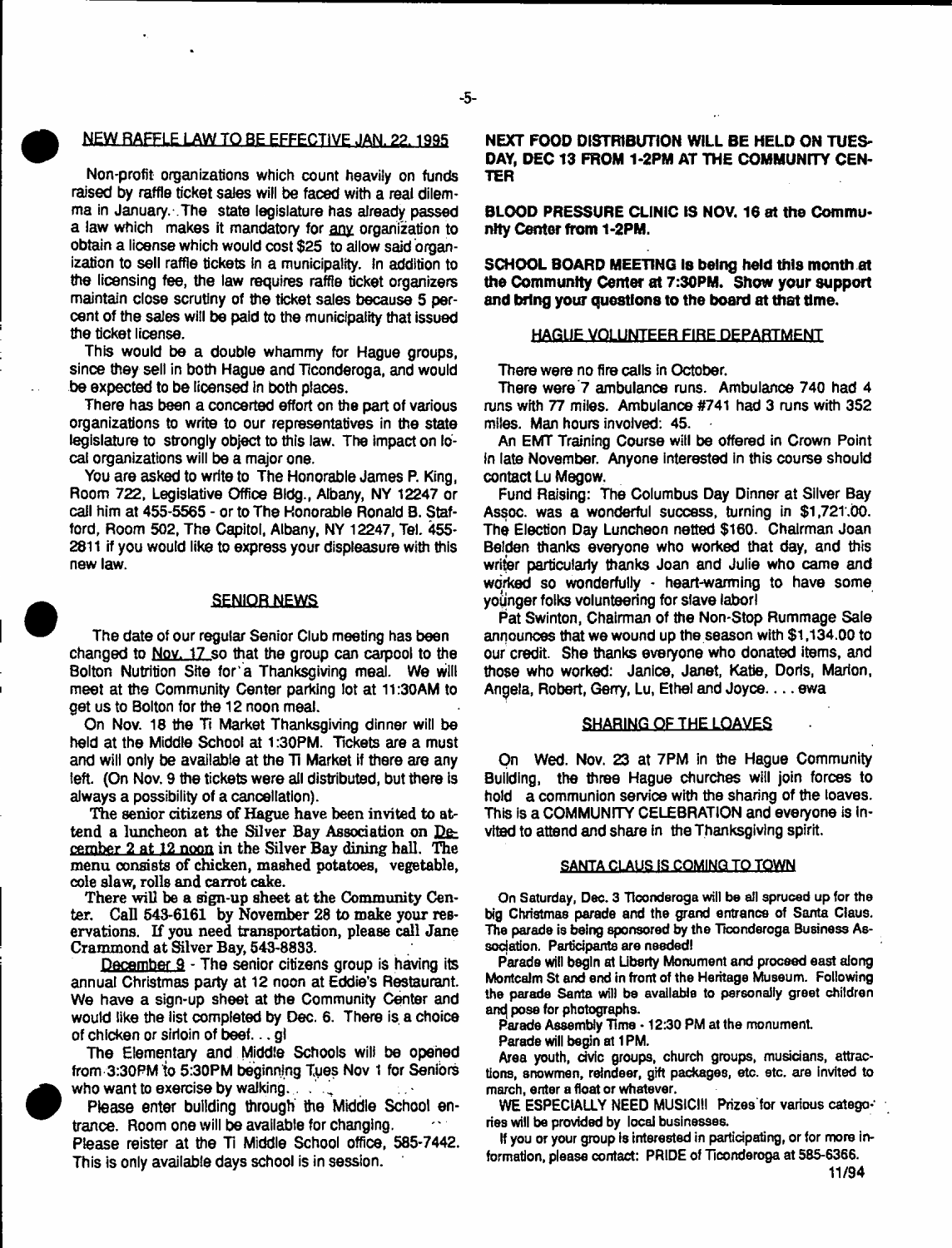#### **WEATHER NOTES** Mary Lou Doulin

This fall has been spectacular. No one could complain about October. Out of October's 31 days we had 23 that were perfect, with temperatures reaching '60 degrees most of the time and with full sun. No matter where you look the lawns are very green still. Lakeside, we did have two light frosts on Oct 11 and 12 but the flowers still bloomed until last night, Nov 10, when we had the first killing frost and ice formed on the watering cans.

At this writing I am enjoying the last bouquet of gorgeous roses picked on Nov 9. They are every bit as beautiful as if they were picked from a June garden. Speaking of gardens, even after the garden was turned over tomatoes, potatos, cucumbers and beans reseeded themselves and were six inches high until the frost last night.

Start thinking about feeding the birds. Some say it is o.k. to feed year round but others recommend Nov. 1 as a a good time to begin.

On Nov. 2 you could see snow on the mountain tops and Hague had five minutes of the first snow flurries. High winds of Sunday night Nov. 6 brought about a power outage that lasted 5 hours.

The old timers used to say that winter won't come until the swamps get filled with water and currently they are pretty low. .

Ed. Wishful thinking!

#### **NATURE NEWS** Laura Meade

Have you seen any unusual birds lately? This month there was a surprising report of a Bald Eagle eating a black squirrel at Sabbath Day Pt. Since Bald Eagles almost always eat fish, perhaps the black squirrel was quite visible and therefore easy prey, not like its camouflaged cousins, the gray and red squirrels.

At Rogers Rock Campsite a Winter Wren was first seen scurrying through leaves near boulders at the base of the mountain and later was warbling its beautiful trilled song on a stump. This is a tiny, dark bird with a stubby tail and a light tine over the eye. One might easily think it was a mouse as it darts on the ground near rock ledges.

On a very windy day at noontime a Turkey Vulture took advantage of thermal updrafts to soar effortlessly above Rogers Rock Mt. For a while it appeared to be a kite on a string, poised motionless above the rock cliffs, overlooking northern Lake George.

Often in the fall a Brown Creeper can be seen ascending quickly from the base of a tree, pecking at crevices'in the bark, looking for seeds,. Usually this bird is solitary and difficult to spot, but, after windy days it will seize the opportunity to search for food over a wider territory, away from its home base. One was seen twice on Nov. 11 in West Hague, as Dave Downing was announcing the 7:30AM news.

## **DEER JACKING.IS ILLEGAL!**

∽.

Everyone knows that deer jacking is illegal, but some people don't care until they get caughtl A very scary Incident occurred last week at the home of Mrs. Richard Frasier on Rt. 8., which may or may not be attributed to jacking. Sometime during the night someone shot two bullets through her picture windows which face Rt. 8. She discovered glass on her floor the next morning. One bullet grazed a chair on which she spends a great deal of her time. Another shooting occurred nearby at the home of the Werschkys. This bullet went through the downspout, through the wail, accross the room and into the opposite wall. That bullet was recovered and turned over to the sherriff's department. This is a very serious offense - fortunately, no one was hurt in either case but it makes one wonder about people who go around shooting with no regard to safety or property. It is your duty to notify the sheriff, (911) If you know of any activity of this kind.

#### LINE DANCING. ANYONE?

On Thursday evenings at 7:30PM at the Community Center you will find a lively group of people learning to tine dance. Led by Terry Butler, the group are ail amateurs, so you don't have to feel embarrassed to join them. There is no charge - come and have some fun and get some exercise to boot.

#### **FESTIVAL OF TREES**

**The very popular Festival of Trees for the benefit of the Pros- ' pect Child and Family Center, Glens Fails,, will be held on Fri. and Sat. Nov. 25 and 26 from 10:30AM-9PM and on Sun. from10;30-4PM at the Queensbury Hotel in Glens Falls. There have been approximately 250 displays entered. A wonderful tre^i for ail ages. Admission is \$3.00 for adults, \$2.00, seniors and \$1 for ages 4-15.**

#### **ALCOHOLICS ANONYMOUS MEETS IN HAGUE**

**There is an open discussion meeting of A.A. held each Monday evening from 7-8PM In the meeting house (parsonage) of the Hague Baptist Church. These meetings are open to anyone in the area who would like to participate. All are cordially invited to attend.**

#### HANCOCK HOUSE PREPARING FOR CHRISTMAS

Volunteers are in the process of decorating the Hancock House for the holiday season. In the gallery on the second floor a new exhibit is in place, from Nov. 11 to Jan 14, 1995. Works from various artists are being featured.

Again a Festival of Trees and/or centerpieces decorated by individuals and businesses will be displayed. Anyone interested in placing an exhibit, piease call the Hancock House from Wed. to Sat., 10:00AM-4PM for more information.

On Friday, Nov 18, Judge John Austin will speak to the membership on geneology at 7:30PM in the meeting room downstairs. You are invited to attend.

The gift shop is brimming with unusual ideas for gifting. It is open during the hours above. 11/94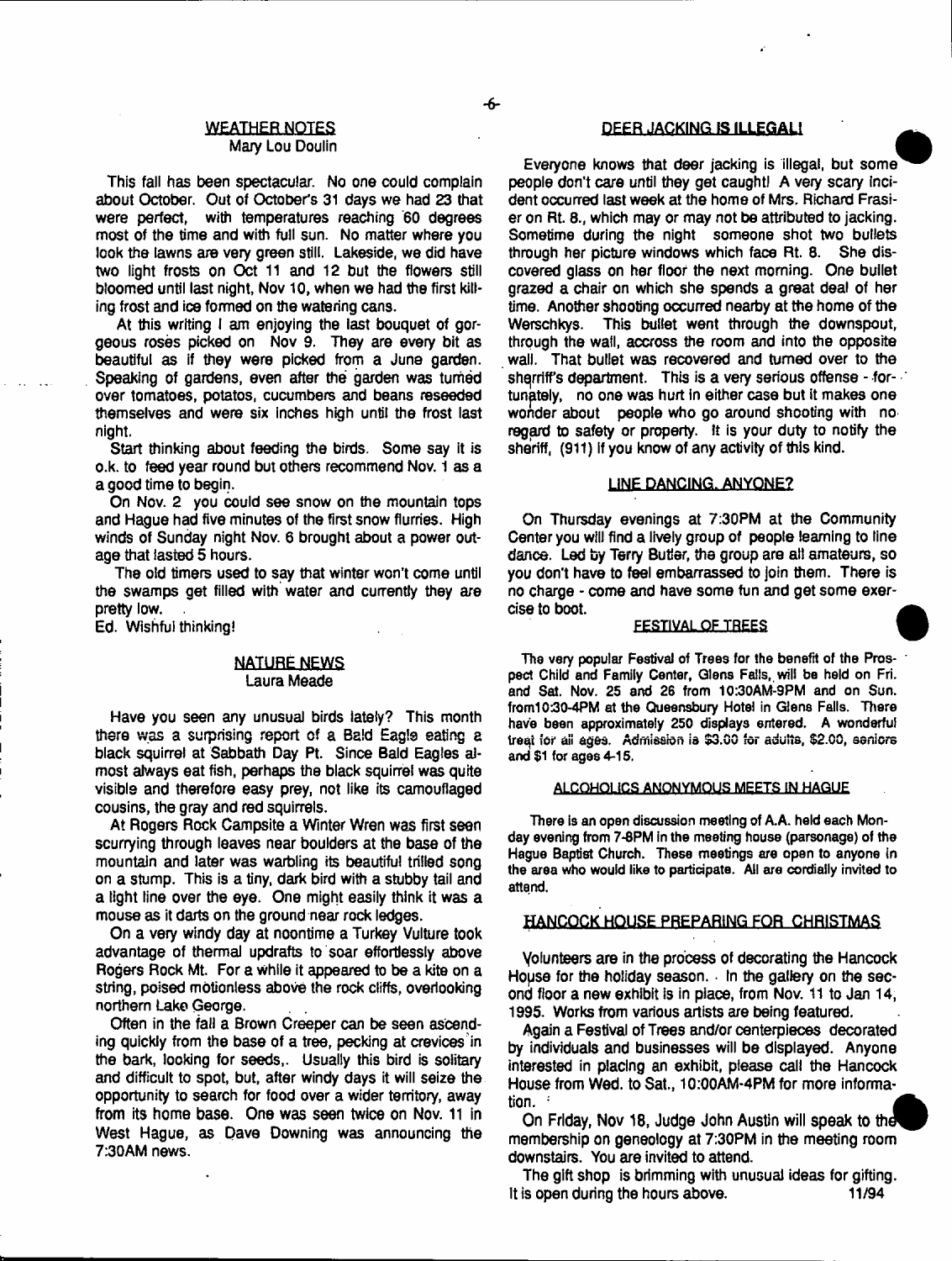#### **SQUNDINGS**

- 7-

BORN - A boy, Cody Todd, to Jessica (Andreassen) and Todd Dennis Henthom on Sep 17 in Glens Falls Hospital. Maternal grandmother is Melani Goetsch, Hague.

MARRIED - Elizabeth Ann, daughter of Mr. & Mrs. Richard E. Bolton, Hague, to Frank Cornell Slycord at their home in Hague on October 15. A reception was held at the Gull Bay Casino.

MARRIED - Mary Elizabeth Curry, daughter of Mr & Mrs Thomas P. Curry, Sabbath Day Point and Great Neck, NY, to Thomas Michael Williams on Sat Oct 22, 1994 at St. Aloysius Church in Great Neck. Both Mr & Mrs Williams work for the Sloan Kettering Memorial Hospital in NYC.

#### THS HONOR ROLL FOR FIRST MARKING PERIOD

The following Hague students were listed on the first marking period honor roll:

First Honors: ELIZABETH BRUNET, MELISSA BRUNET, JESSICA FRASIER, LINDSAY FRASIER, LAUREN MACK, ALLISON JOHNSON, MONICA JOHNSON, JES-SICA MARS.

Second Honors: PATRICIA CORLISS, BRITTANY STULL.

EDITH NILES, Decker Hill Road raised some most unusual flowers this past summer. Her sunflowers grew to 13 1/2 feet tall and measured 13 1/2 inches in diameter. They weighed between 15 and 20 pounds. WOW!

TREVA BRAISTED, daughter of James Braisted, Silver Bay, was inducted into the National Honor Society at Buffalo Univrsity., where she is a sophomore.

#### **HIGH SCHOOL EQUIVALENCY TEST**

**TEST DATE: Dec. 6 and 7 - 3:45-8:00PM. Attendance on both dates is required.**

**WHERE: Ticonderoga High School**

**FREE - There is no longer a fee for taking the GED test.**

**To obtain an application, call the Guidance Office at Ticonderoga High School at 585-7177. Applications are also available at most area high schools.**

**RETURN APPLICATIONS TO: Guidance Office, Ticonderoga High School, Calkins Place, Ticonderoga, NY 12883.**

#### OOPS-WE GQQFEDI

We seem to have omitted Angela Swinton's name as a member of the FHA/HERO Club of Ticonderoga High School. We apologize.

#### **TECH STUDENTS TO SPONSOR SPAGHETTI DINNER**

**The technology student association at the Ticonderoga Middle School is sponsoring a spaghetti dinner at Eddie's Restaurant on November 22,1944 beginning at 4:30PM. Monies obtained will be used towards TSA field trips related to the technology edu-**

**cation curriculum. Tickets for this event will be \$5.00 for adults and \$2.50 for children 12 and under. Take-outs will also be available. Come join the fun and help the technology student association in its endeavors.**

#### **PLANETARIUM PROGRAM**

**The Ticonderoga Planetarium, located in the Ti High School, will be presenting the star show "COSMOS: The Voyage to the Stars" on Thursday, Nov 17, 1994 at 7:30PM. This multi-media planetarium show is provided through a grant from the Atlantic Richfield Company and is baaed on the book of the same name written by Dr, Carl Sagan.**

In December, the Ticonderoga Planetarium will present its an**nual holiday show "The Christmas Star". The date for this show is Tuesday, Dec 13 at 7:30PM.**

**There is a \$100 donation per person requested for the planetarium show.**

**Any group that is interested in a program Is encouraged to contact Mr. David Rutkowski, Planetarium Director at Ticonderoga High School, 585-6661.**

#### NEW LOOK AT COMMUNITY BUILDING

Within the next week or two a new bulletin board will be erected on the outside of the Community Building. This is in answer to some suggestions by members of the community to eliminate posting signs on the doors and windows of the building. The Town Board asks for your cooperation in keeping the board neat and current.

#### SUBSTITUTE TEACHERS NEEDED

A communique from William R. Connors, Assistant to the Superintendent of the Ticonderoga Central School District, states that substitute teachers are wanted at Ticonderoga Central School all areas -- NYS certification preferred, but not required. Apply to: William R. Connors, CAS, Ticonderoga Central School District, 351 Amherst Ave., Ticonderoga, NY 12883.

#### OPEN HOUSE AT NURSING HOME

Moses-Ludington Nursing Home is celebrating its 20th anniversary by holding an open house on Sun. Nov 20 from 2-4PM. Please walk through and see the extensive refuibushing the Nursing Home has completed over the past year.

Our residents are very proud of their new furniture, draperies, and especially the beautiful Artwork that makes their facility truly a "HOME' in every sense of the word!

#### **NOTICE**

In order that there be no confusion, the Planning Board of the Town of Hague wishes it to be known that under the Zoning Ordinance of the Town of Hague any development within 100 feet of Lake George requires approval of the Planning Board. This is also the case in a number of other instances involving development within 100 feet of any pond, river, stream, swamp or wetland.